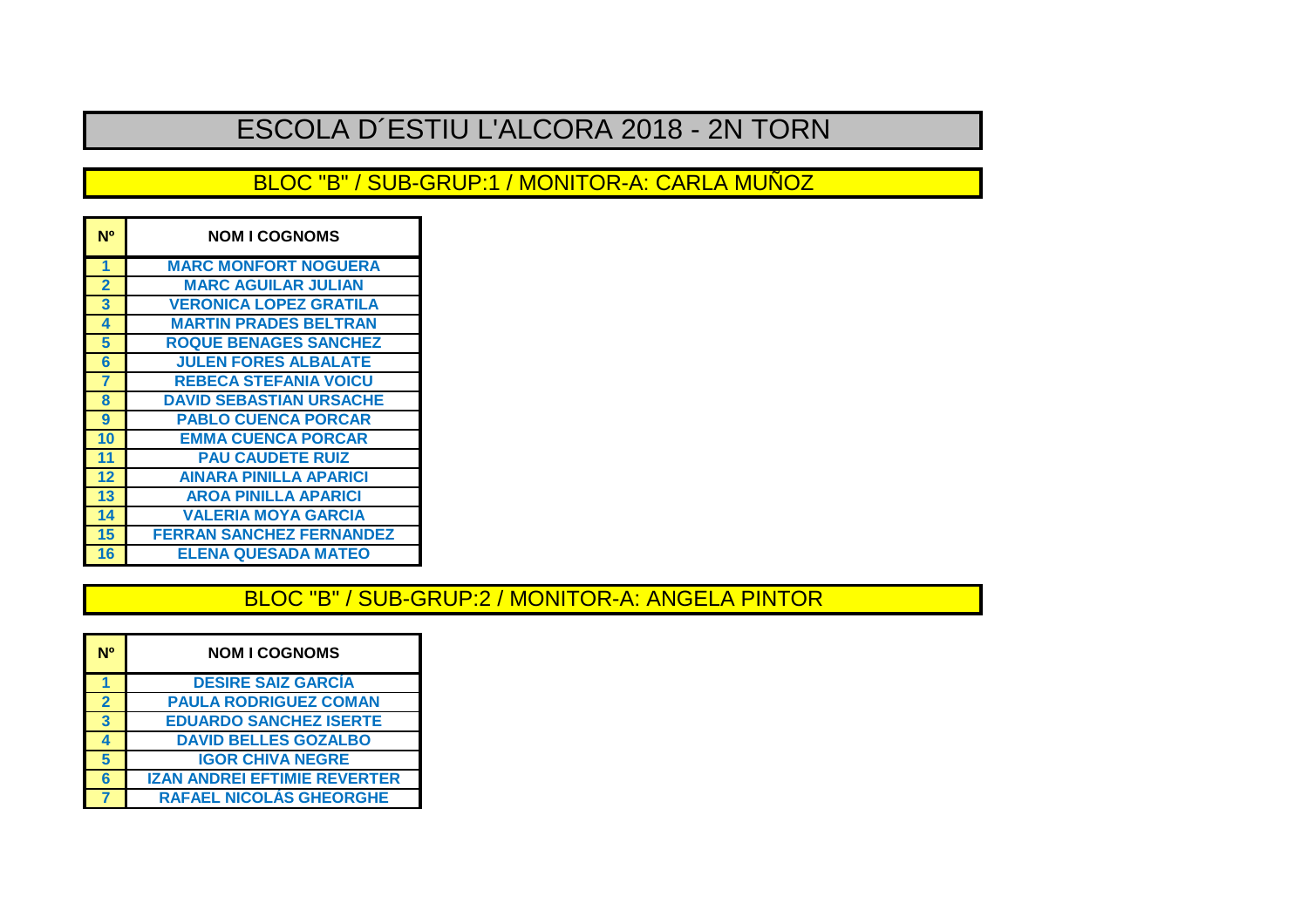| 8               | <b>EDGAR SEVILLA GARCIA</b>    |
|-----------------|--------------------------------|
| 9               | <b>ERIK SEVILLA GARCIA</b>     |
| 10              | <b>IMRAN BOUANOU</b>           |
| 11              | <b>RIMAS SALMI BLAHJI</b>      |
| $\overline{12}$ | <b>ESTER SOLSONA VERDENO</b>   |
| $\overline{13}$ | <b>MARC MONTESINOS LLORENS</b> |
| 14              | <b>NAIARA CALVO SALVADOR</b>   |
| 15              | <b>ALEX MATEO GIMENO</b>       |
| 16              | <b>INES CRUZ PERIS</b>         |
|                 |                                |

#### BLOC "B" / SUB-GRUP:3 / MONITOR-A: ALBA ALFIERI

| N <sup>o</sup> | <b>NOM I COGNOMS</b>              |
|----------------|-----------------------------------|
| 1              | <b>JULIA OLARIA ARAMBUL</b>       |
| $\overline{2}$ | <b>CARLA OLARIA LOPEZ</b>         |
| 3              | <b>IKER SEGURA RENAU</b>          |
| 4              | <b>ROCIO ESCURIOLA MALLOL</b>     |
| 5              | <b>DAVID ESCURIOLA MALLOL</b>     |
| 6              | <b>MARIOLA GARRIDO ESQUINAS</b>   |
| $\overline{7}$ | <b>AITANA MOLINER AGUILAR</b>     |
| 8              | <b>CAYETANA CABALLERO ESTEBAN</b> |
| 9              | <b>CLAUDIA CAMPOS MOLINS</b>      |
| 10             | <b>HUGO CORTIJO PINILLA</b>       |
| 11             | <b>IGOR CORTIJO PINILLA</b>       |
| 12             | <b>ERIK ANDREU ABARGUES</b>       |
| 13             | <b>JOAN SALVADOR MARTINEZ</b>     |
| 14             | <b>LAIA PORCAR MARZO</b>          |
| 15             | <b>KEILA GOMEZ NOMDEDEU</b>       |

BLOC "B" / SUB-GRUP:4 / MONITOR-A: ANGELA COLLADO

| N <sub>0</sub> | <b>NOM I COGNOMS</b>   |
|----------------|------------------------|
|                | <b>XAVI PRATS FLOR</b> |